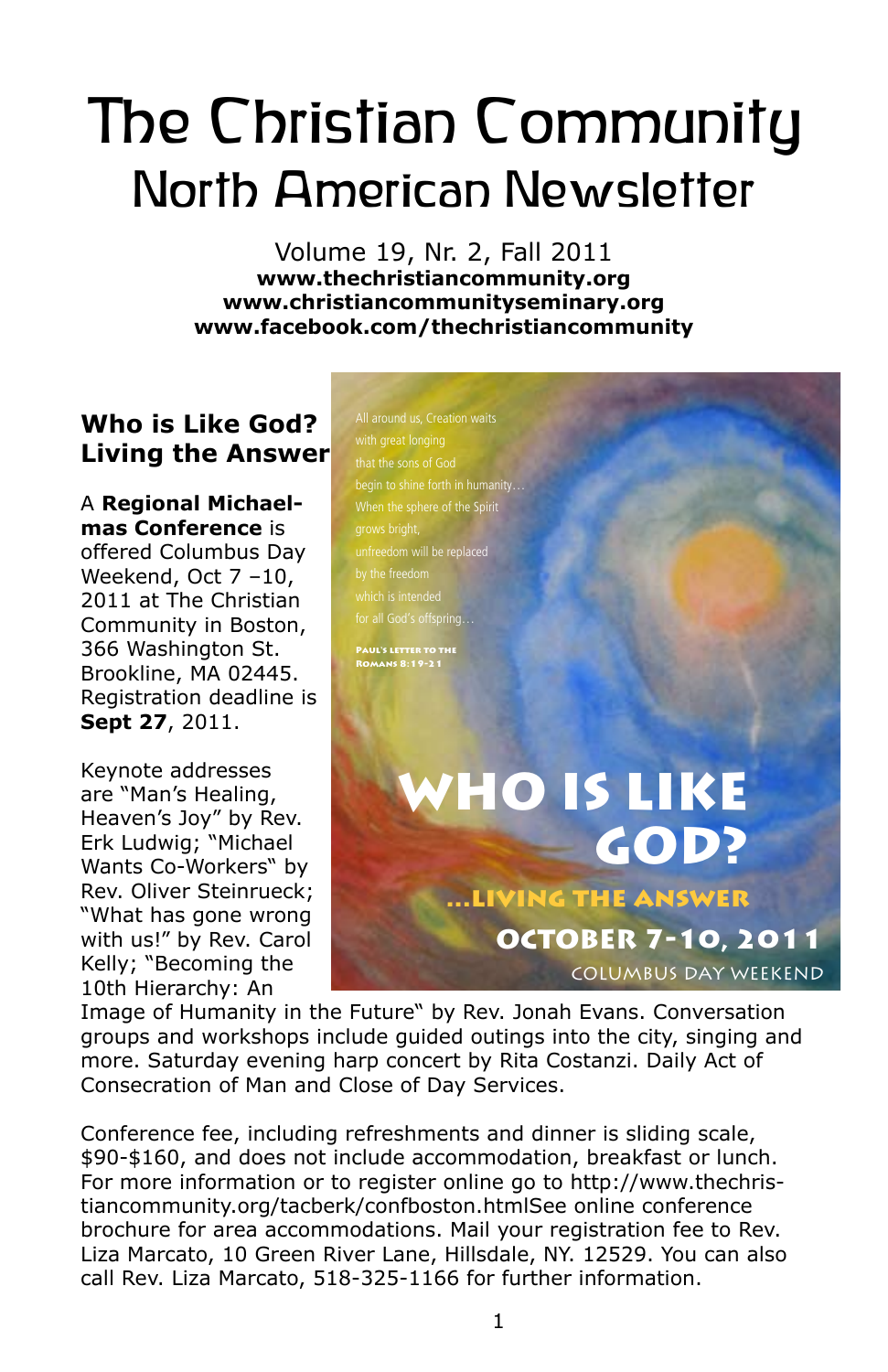## **Nothing Gold Can Stay**

*Robert Frost*

Nature's first green is gold, Her hardest hue to hold. Her early leaf's a flower; But only so an hour. Then leaf subsides to leaf. So Eden sank to grief, So dawn goes down to day. Nothing gold can stay.



## **Taco M. C. Bay**

\* 22. September 1933 in Beatenberg, Switzerland † 5. August 2011 in Überlingen, Germany *Frank Hörtreiter*

The first three Erzoberlenkers (central coordinators) of The Christian Community were also members of the circle of the founders in 1922. When Taco Bay succeeded Rudolf Frieling in 1986, this did not only mark a change of generations. As Erzoberlenker he mirrored the worldwide growth of The Christian Community. Born in Switzerland, Taco Bay worked with his Dutch wife as a remedial teacher in Scotland and was ordained as priest in 1962. He celebrated ordinations in English, Dutch, French and German. Taco Bay passed on his post during his lifetime in 2005—a novum in history of The Christian Community. Afterwards he worked in New Zealand and at Lake Constance. His successor is Vicke von Behr.

## **Fall 2011 Open Courses, Week-long Retreats**

*Our life is an apprenticeship to the truth…. No facts to me are sacred; none are profane; I simply experiment, an endless seeker…the coming only is sacred. Nothing is secure but life, transition, the emerging spirit. -R.W. Emerson* 

Do you need to replenish your inner life? Do you want to deepen or strengthen your sacramental life in order to continue and invigorate your outer journey? To this end we will be opening some of our courses to members and friends in the form of weeklong retreats. The retreats also offer a wonderful opportunity to participate in the life of the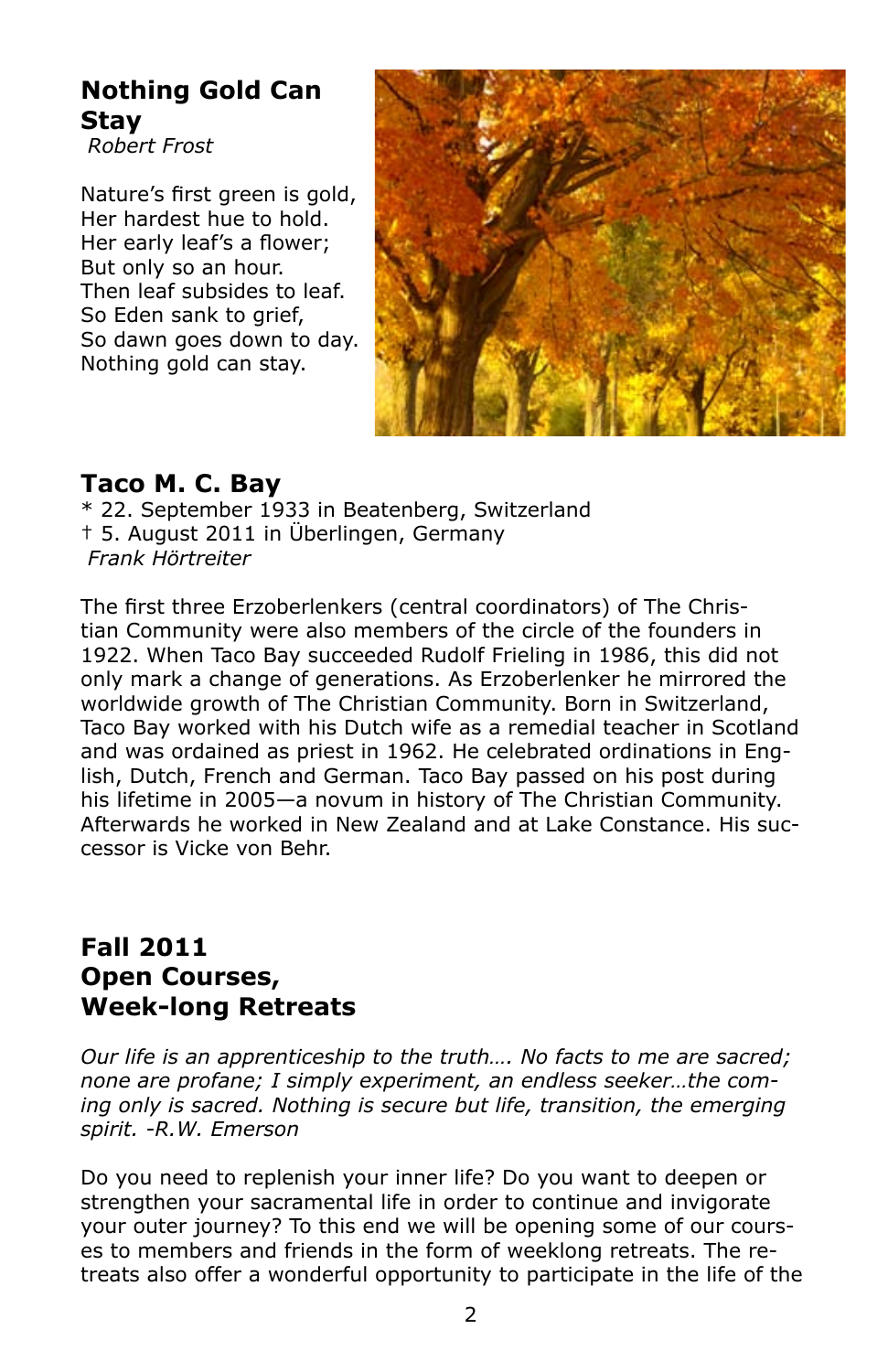seminary and to develop a more intimate relationship to our Movement for Religious Renewal. Come and join us!

In addition to providing training for the vocation of priest, the Seminary of the Christian Community wishes to support all those seeking a relationship with the living Christ by offering workshops, week-long courses and retreats.

Oct. 3 – 7, 9:30 – 10:45 am

#### **Christ and the Earth**

*The earth is a living organism with soul moods, and even a self, all of which are undergoing a fundamental change since the Mystery of Golgotha*. Daniel Hafner, Toronto

#### Oct. 17 – 21, 9:30 – 10:45 am

#### **Apostles of the Living Light: Paul -Mani – Rembrandt**

*Themes of reconciliation between light and darkness, good and evil, of serving and transforming.* Gisela Wielki, Chestnut Ridge

Nov. 7 – 11, 9:30 – 10:45 am **Christology.** Erk Ludwig, New York

Nov. 14 – 18, 7:30 pm – 8:45 pm

## **Traces of the Ancient Mysteries in Modern Life**

*The theme of this course will be the relationship between the ancient mysteries and spiritual experiences in our time, emphasizing the mystery motifs in modern life.* Bastiaan Baan, The Netherlands

#### Nov. 21 & 22, 7:30 pm

#### **Christ: A Central Theme in Anthroposophy**

*Two lectures in celebration of the 150th Anniversary of Rudolf Steiner's birth.*  Douglas Sloan, Prof. Emeritus \$10/12 suggested donation

#### Nov. 28 – Dec. 2, 9:30 -10:45 am

#### **The Gospel According to John**

*This book of initiation is given to us to connect us with its Source, which is at the same time the source of esoteric Christianity.* Daniel Hafner, Toronto

#### **Location of courses**:

At the Christian Community, 15 Margetts Rd. Chestnut Ridge, NY. **Cost**:

Course only, five sessions: \$50 Full participation includes all classes and breakfast, but not lodging: \$200

#### **Lodging**:

Please arrange with Holder House: www.threefold.org/housing or contact the seminary if you would like to be housed with someone from the congregation.

For more information, the daily schedule and to register, please contact:

Rev. Gisela Wielki, 15 Margetts Rd. Chestnut Ridge, NY 10952. Tel. 212-877-0208; Cell phone 773-472-7041.

e-mail: info@christiancommunityseminary.org

www.christiancommunityseminary.org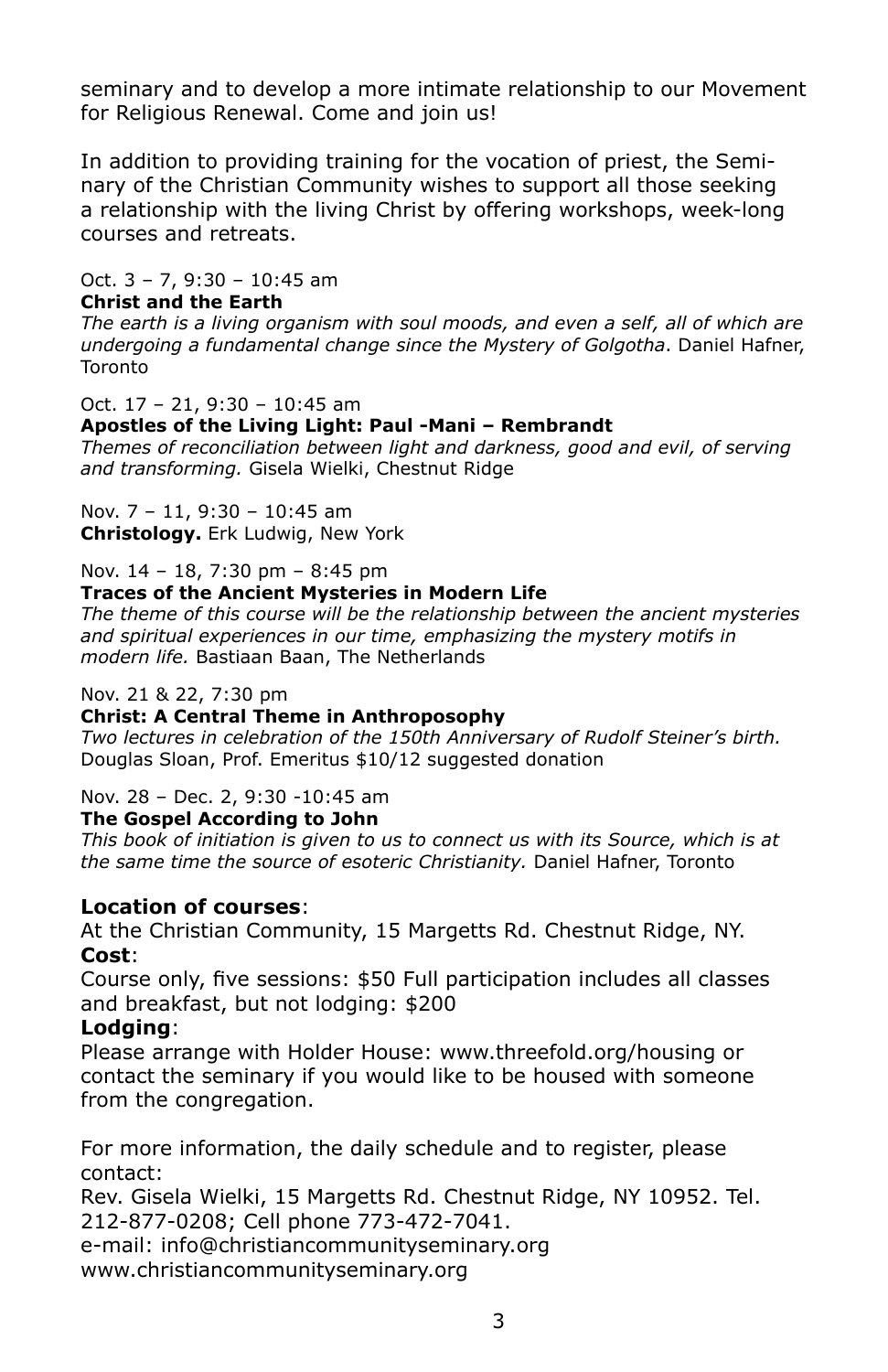Autumn is a second spring where every leaf is a flower. *Albert Camus*



## **Delegates Meeting**

The Annual Delegates Meeting of the member congregations of The Christian Community in North America will be held in Denver, CO on Thursday, Oct 13 – Saturday Oct 15, 2011. The theme for the meeting is 'Strengthening our Belonging' and will stress membership and inter-congregational relations. Sunday Oct 16 will be a day for Treasurers to meet. The Delegates are chosen and sent by the Boards of each congregation, ideally two per congregation. Past delegates have come home from these meetings excited and with a renewed and expanded experience of our Christian Community.



#### **New Altar Painting in Denver** *Jim Hindes*

Janneke Rosenbrand, a long time member of The Christian Community in Holland, was commissioned a year ago to paint a new altar picture for our Denver chapel. She began the work already in Europe with sketches and experiments with colors and forms. On July 18, 2011 she and her husband arrived in Denver to begin the work. In preparation for her arrival, David Johnson built the wooden surface that serves as the foundation for the paint-

ing. The painting was mounted in August, and it will be consecrated in October when the 2011 North American Delegates Meeting will be held here in Denver. Christ is timeless and yet also always totally "up to date." The painting helps to allow us to imagine, however imperfectly, Christ as He lives today, as He comes to modern human beings in prayer. This is a modern imagination of God as He works as Father, Son and Holy Spirit.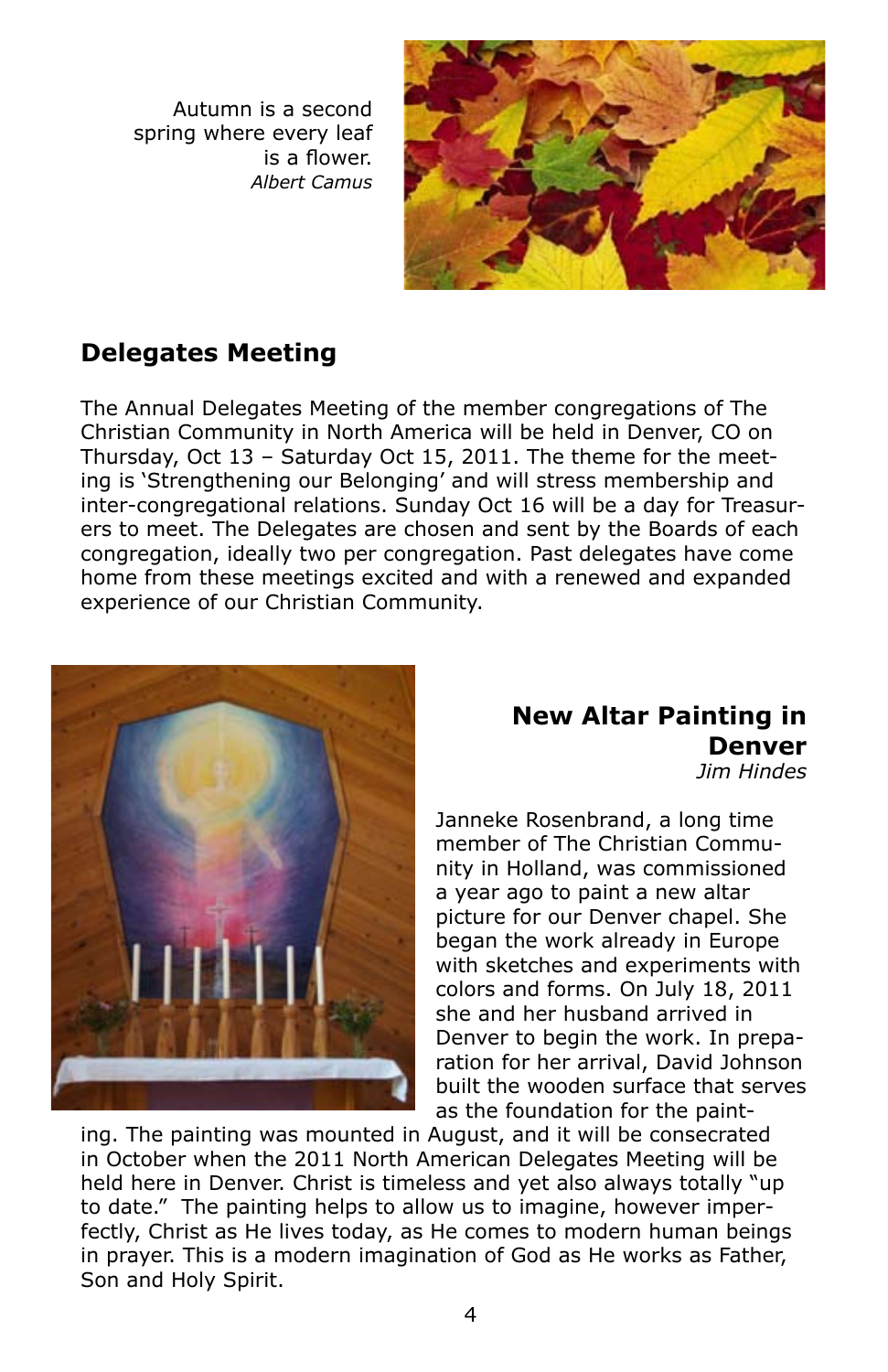## **Goin' South**

*Richard Dancey*

My wife Margaret and I flew on Monday, Feb 28, from Chicago to Washington, DC, picked up the reserved rental car at the airport, and the Southern Swing was underway. So much work had been done by Lark Bergwin-Anderson in Washington, working out and planning the itinerary, the contacts, the venues, the publicity. Lark deserves high praise and great thanks for



her tremendous efforts, skills and diligence. We stayed at the Karpoffs in Washington, who are members and old friends. The first talk was given at The Christian Community in Washington to friendly, familiar, encouraging faces. And then we were off, like Abraham into strange lands.

But we had something Abraham did not have—a GPS, surely one of the greatest Satanic gifts of God. The voice of our GPS sounded to me remotely similar to the voice of our Lenker, Oliver Steinrueck, though clearly disguised. Margaret assured me my fantasy had got the best of me. I was impressed by his minutely detailed knowledge of the geography of the South, even before we had any standing altars down there! Anyway, the GPS, whoever he was, became our trusted, overly-depended-upon companion.

The trip, covering 2500 miles, over three weeks long, to ten cities, with twenty talks on the gamut of themes I had offered, was an amazing grace. The audiences ranged in size from seventy to six, averaging out to a little over twenty. We were very grateful for those numbers. But they were also deceptive. The talk with six was really good and with young people. The question period after each talk was as important as the talk itself. And the time in each city meeting with all kinds of people, often able to be doubled because there were two of us, was an absolutely vital part of the adventure. Except in two cities, we were hosted by people connected to us, and our hosts were so glad to have us there, gracious and considerate of our needing breathing room, too. Did you know in Nashville there is a full-sized complete replica of the Parthenon, with a sixty-foot statue of Athena holding Nike in her right hand? And if you ever visit Atlanta, you must visit the historical area devoted to the life and work of Martin Luther King.

Margaret and I never had a honeymoon. Well, after forty-two years, this wasn't exactly a honeymoon, but it came pretty close for us. What a wonderful invigorating experience. And, most amazingly, without a single glitch! I kept waiting for some little bump. It never came. Somebody up there likes us. Somebody was carrying us in their hearts and prayers. The spiritual world was saying, 'This is a good thing. Keep at it'.

So—the question that comes- and now lives at the end of this future initiative is—what next? Where do we go from here? How can this be followed up? How can we keep working on reaching even further into the unknown, into the social network, the strange lands, the new frontiers? They are out there. They are waiting.

We want to thank everyone who helped make this initial initiative possible and helped it happen in the grace-ful way it did.

Let's keep at it. Keep moving. Into unknown, uncharted territory. Into the future.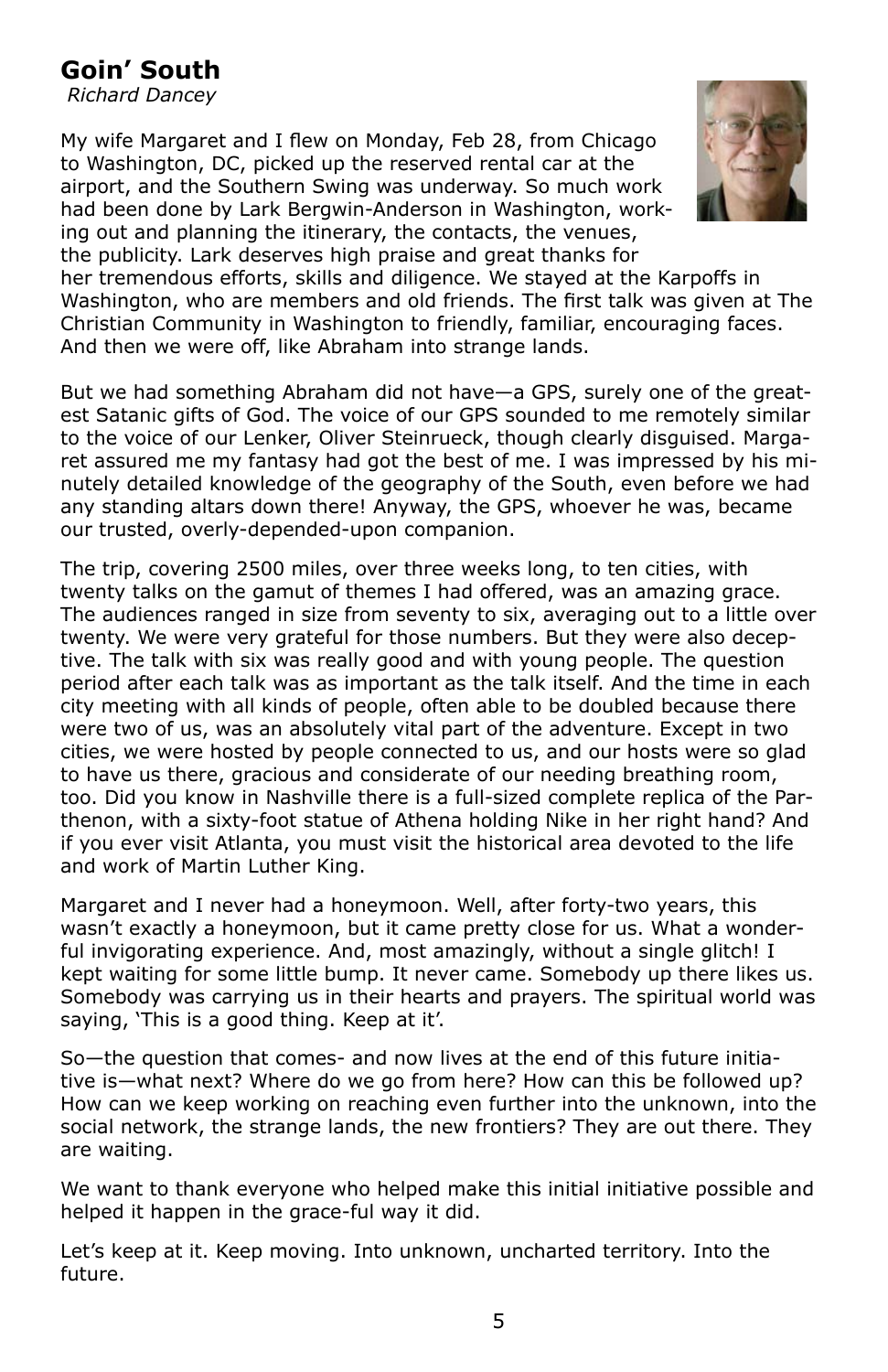

Autumn burned brightly, a running flame through the mountains, a torch flung to the trees. *Faith Baldwin*

## **A Golden Thread**

*Susan Locey*

The course of our life becomes more meaningful when we begin to sense the golden thread that runs through all the random events. This golden thread draws together a path with direction that underlies all our steps in development. And it traces a hidden intentionality and orientation to certain goals that have perhaps been unconscious and hidden to our inner vision by the distractions of everyday life. What is this golden thread, and what is the higher wisdom that knows to wield it and work with us?

As we ponder these questions, we may recognize that we are not the only ones whose existence reveals continuity and meaning even through leaps, plunges and metamorphosis. All life seems bound to

such an underlying connective principle—even the life of our mother earth may obey the destiny of dying and becoming, held to a fragile bond that unites the future with the past. Is this a golden thread of molecular continuity, based on a foundation of available DNA? Can we find in the significance of the infinite selections made from this available gene pool more than random survival?

We can dare to conclude that not all the threads are woven with threads of gold! Some are "experiments" or playful adaptations along the



way. To differentiate the gold from the experiments involves the test of time. Enduring value within the connection of one stage to another is the proof of "gold." All else is subject to the catharsis of the furnace of time that separates the impure from the eternal.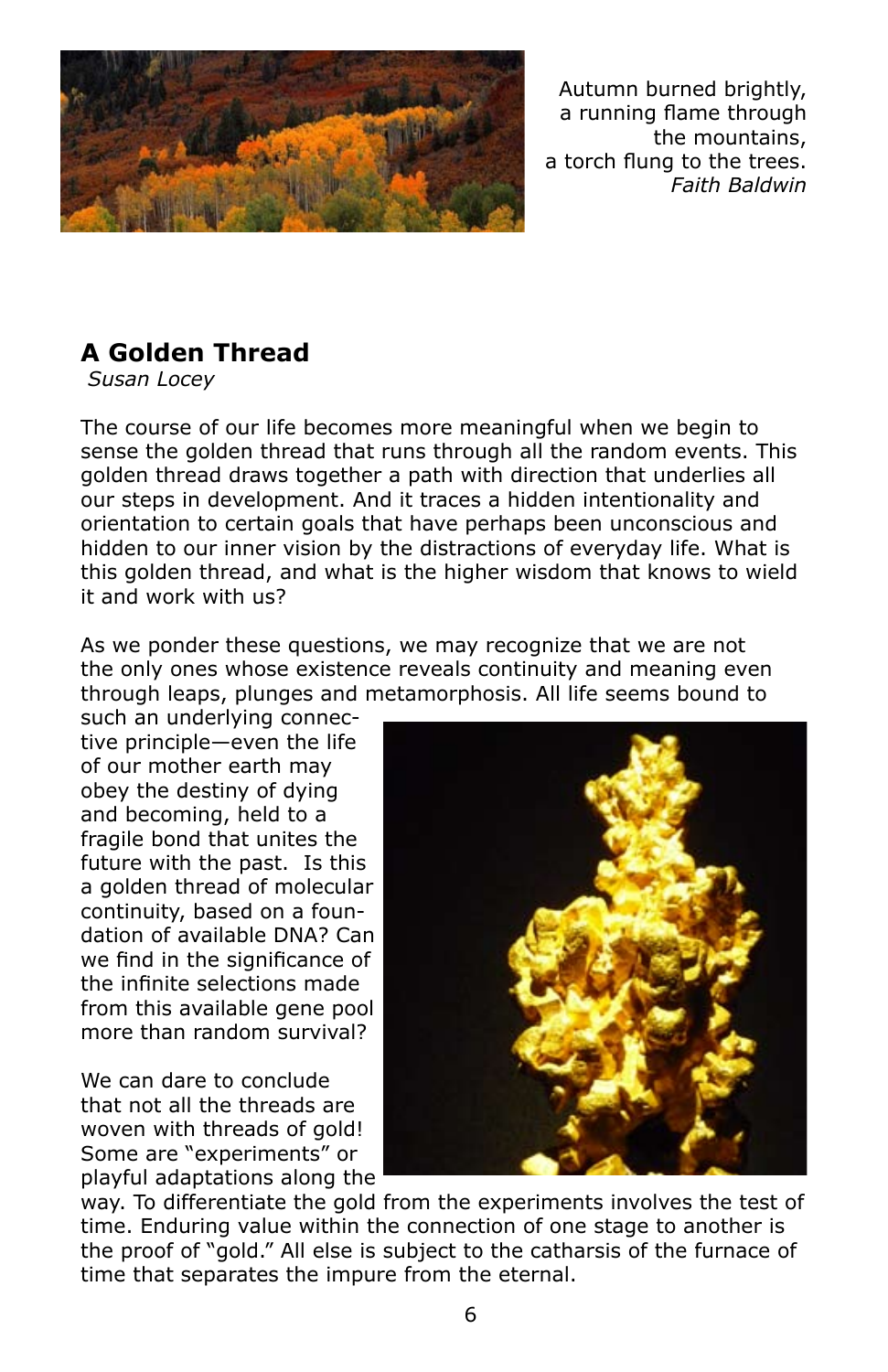Traces of rich minerals on our planet are reminders left over from ancient times. Early metallurgists imagined the earth being "impregnated" with metals from other planets. Alchemists understood mining in ancient times as a process that removed the ore while the metals were still in an embryonic state. Gold especially was understood as a prod-

uct from the sun. In occult ancient times the earth was united with the sun, and during the separation from this creative sphere of light, traces remained "impregnated" in the earth, which hardened and coagulated into gold.

The earth has become the guardian for the embryo of gold. Deep within the earth this embryo lies waiting, becoming "mature." The birth of this golden embryo is the emergence of a new world, a new humanity. At the end of the Apocalypse, John witnessed and described this birth of the



new world, which he called the New Jerusalem. It is the very positive re-creation of the earth after cathartic trials had brought to an end the old and corrupt world.

The very ground of this new world, which descends from the spirit in spite of being born from the depths, is pure gold. But this is not the gold that we know as ore. The gold ore we have until now fashioned into ornaments, melted into bricks, raised as the Holy Grail, lusted after, cursed at and blessed! This future foundation of the new world is a different kind of gold—it is transparent!

A week-long retreat on these and various other aspects of gold—its spiritual origins, fallen history and future redemption—is being offered as a conference July 21st to 29th 2012 on Vancouver Island as a contribution to the raising of thoughts and hearts to becoming part of the new creation. Everyone is welcome to come!

The Christian Community—Movement for Religious Renewal is organizing this conference. For further information visit our website: **www. LivingGold2012.com** or email us LivingGold2012@gmail.com.

[See page 10 of this issue for early bird registration discount. Twentyfive percent off the conference fee if you register and pay before the end of January, 2012.]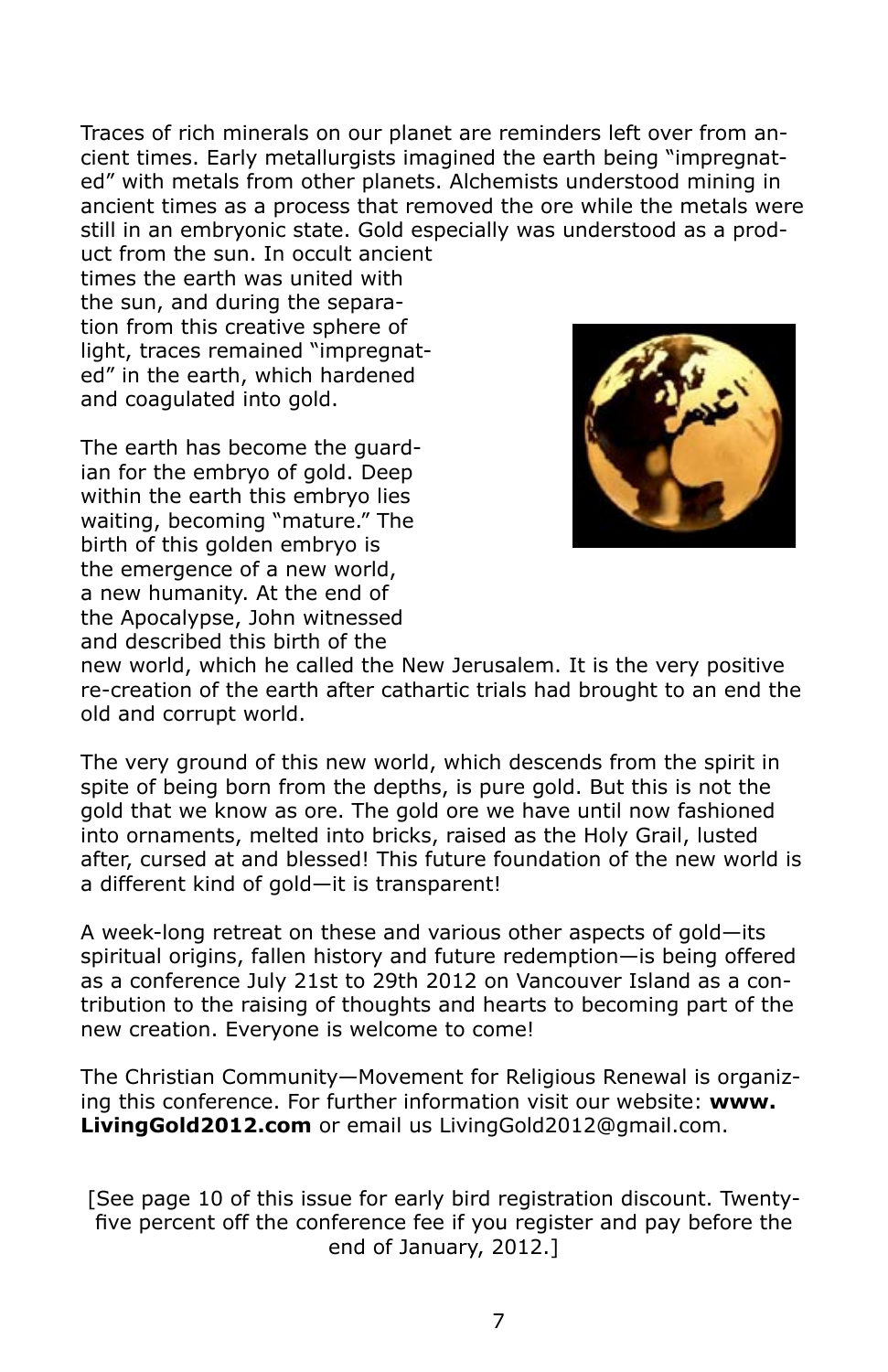## **Autumn Sun**

*Christy MacKaye Barnes*

Down through the hastening Cloud reefs of heaven, Over the darkening Wastes of waters, Sun-swords strike Light'ning-like, Waking the world at last, Striking the dahlias And gongs of the great sun-flowers, Warming red petals, Red haws and asters, Till they glow back again, Fiery, sun-like!

Strike, too, O Michael, Red human hearts as well Lightning-like let surprise Waken our clouded eyes. Kindle our thoughts with sight Till they leap crystal-bright. Forge us, O Autumn Lord, Fiery, sun-like Into your sword.



St. Michael, Richard Kroft

### **Heart of Gold**

Shirley Johnson

Next July 2012, our church is hosting an international conference on beautiful Vancouver Island. Why are we doing this? Well, you see, Vancouver, like Denver, is somewhat cut off from the rest of our congregations in North America. I distinctly felt this when attending conferences in Toronto and Sacramento. In fact, I felt a little like a fish out of water (okay, I'm a Vancouverite, eh). After awhile though, it dawned on me: these conferences were actually more like a great big family reunion! So what do you do? Well, you throw a great big shin-dig and invite all your friends and relations – the more the merrier.

The theme for this North/South America Conference is called, "Living Gold". Over the past year we have worked off and on with this topic. What does gold stand for? How has it been used in the past? What have been the consequences of man's lust for gold? In today's declining world markets, does it still have relevance for today and even more importantly, for the future? What does the term, "living gold" mean,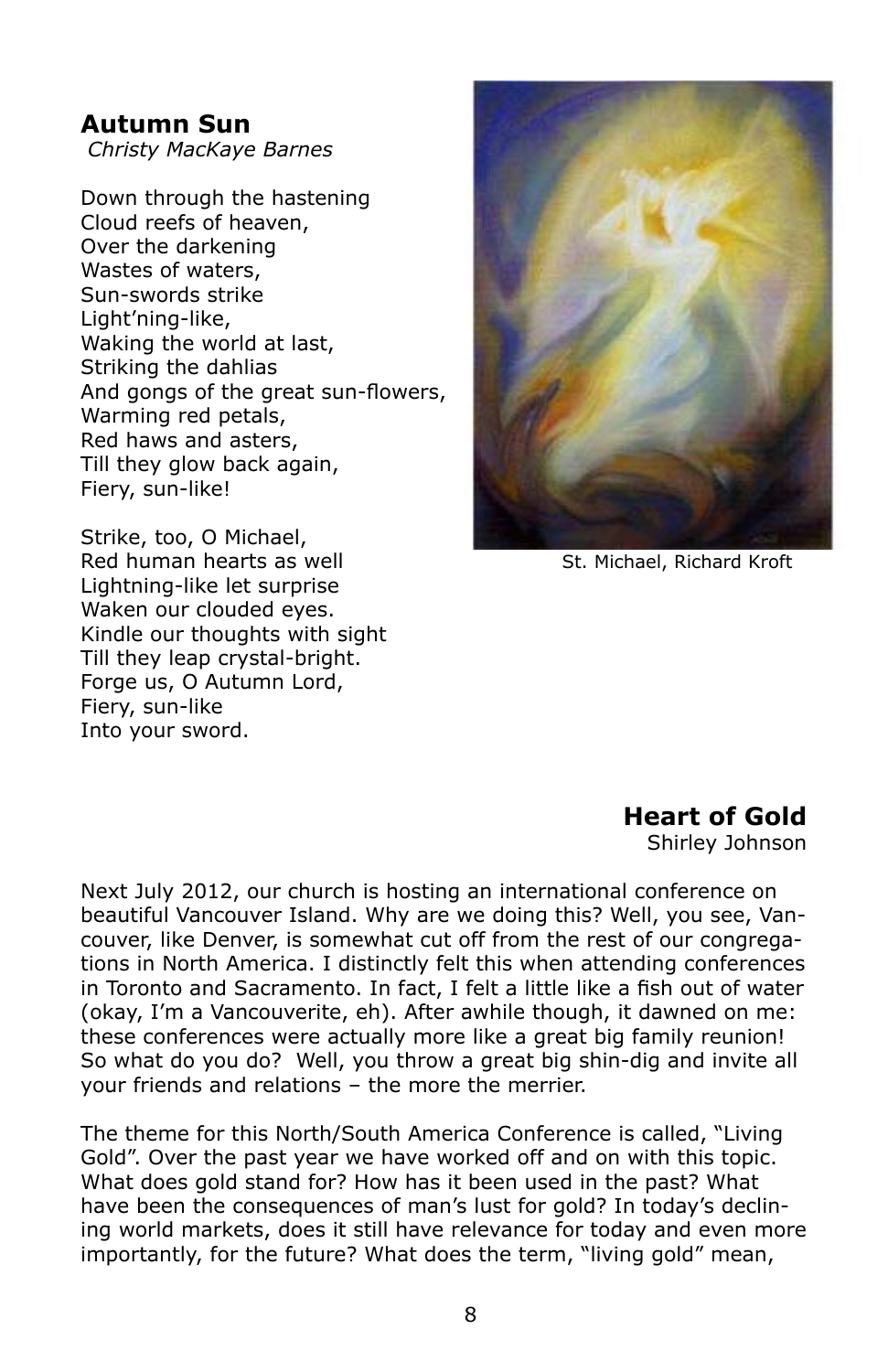particularly out of a spiritual context? How does one translate or transform that into reality?

Here is my own interpretation. Take the phrase, "heart of gold". To have a heart of gold means to act out of a desire to help someone or something, without any thought of a return. It means to give something purely for the sake of giving. It means using your heart rather than your head. When you can turn off your brain and listen to your heart, it will always tell you the right thing to do. This is what we wish to strive for.

Well, you say, that's all fine and good, but the fact is, we all have to live in the real world. We all have responsibilities, needs, worries, etc. The purpose of this conference is not to tell you how or what to do. In listening to the lectures, attending the workshops, we hope to simply help you start the process of listening to your heart rather than your head. We can't promise a "Eureka!" moment, but you never know.

The costs for the conference are very reasonable. We could have easily charged three times as much, considering it goes for a week. Our desire is to make it as accessible for everyone as possible. There will be a special lecture every morning on a particular aspect of gold, and a plethora of wonderful workshops in the afternoons.

In addition to the topic itself, you will also have the opportunity to meet and make new friends, particularly from countries in South America. No matter how hard things are for us economically here in North America, we know that our neighbors to the south have it much, much worse. We also know how rich they are, in terms of culture, music, and sports. [see page 10 of this issue for early bird registration discount!]

We plan to link up congregations from North America to our "family" members in South America for fundraising endeavors. In doing so, we will be that much more connected when we meet next July. There will be cultural presentations every evening. I can tell you that our members are particularly hoping for some dancing – a shiver of anticipation happens every time someone says the word, T A N G O - and maybe some Spanish guitar???! This is a golden opportunity to discover not only our differences but similarities. What can we learn from each other? In what ways can we perhaps help each other? These are 2 more "golden" themes: friendship and knowledge. How can one put a price on such treasures?

If you haven't been to British Columbia before, you are in for a treat. I can't promise Mounties in red serge, beavertails, or Moosehead beer, but I can promise it will be the experience of a lifetime. How does that Jeanette McDonald/Nelson Eddy song go? Oh yeah, "When I'm calling you, Will you answer true?" Turn off your brain and listen to your heart – the Spirit is calling!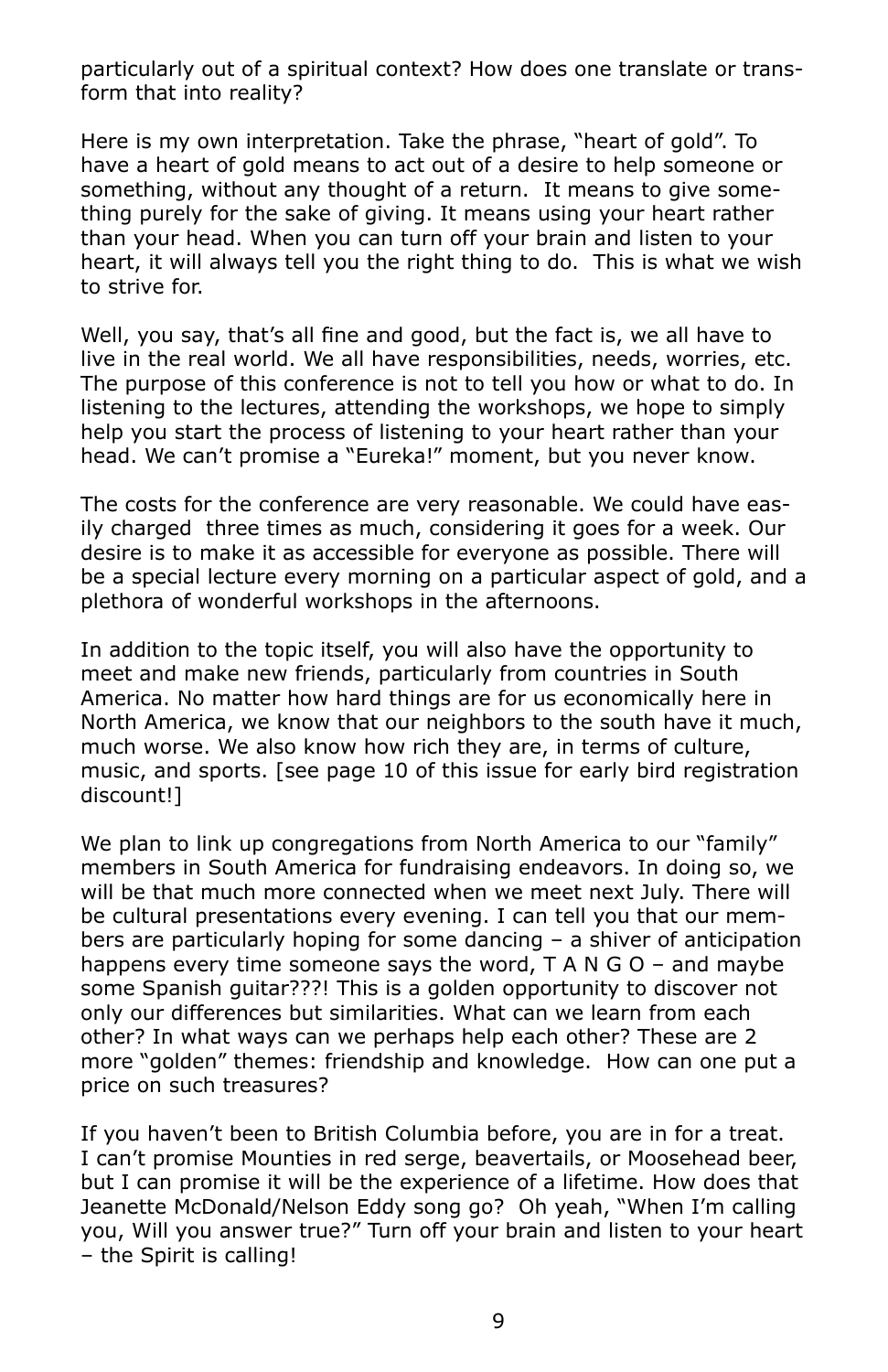

Registration is now open for the **Living Gold Conference.** Conference Fee is \$399 per person.

## However the fee is discounted to **\$299** if you register and pay by **January 31, 2012**.

The fee will be discounted to **\$349** if you register and pay by April 8, 2012.

> **So register early!** www.LivingGold2012.com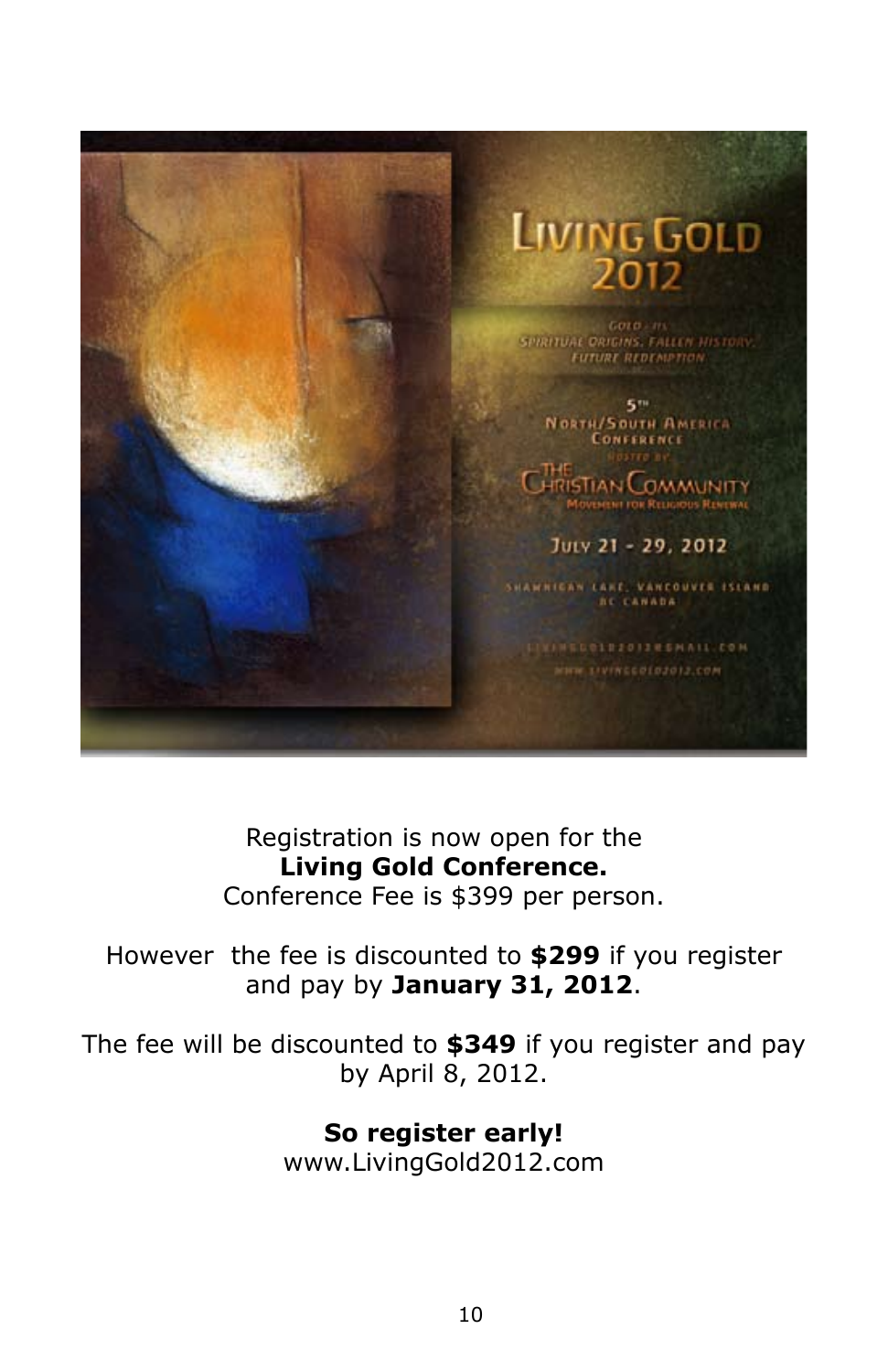

*Ten Lepers, James Christensen*

## **September 11, 2011**

*J Michael Brewer*

*And it happened, as he was on his way to Jerusalem, that he was going between Samaria and Galilee. And on entering one of the villages, he met ten men with leprosy, who stood at a distance; and they raised their voices and said: "Jesus, master, have mercy on us!" And seeing them, he said: "Go and show yourselves to the priests." And it happened that as they went, they were cleansed.* 

*One of them, seeing that he was healed, turned back and praised God with a loud voice, and he fell on his face at his feet, thanking him for what he had done; and he was a Samaritan.*

In answer, Jesus said: "Were there not ten who were cleansed? Then where are *the nine? Was no one to be found to turn back and praise God's revelation except for this stranger?" And he said to him: "Arise and go your way; your faith has become a healing force in you. -Luke 17: 11-19*

It is very likely that we all remember where we were and what we were doing ten years ago. The twin towers of the World Trade Center had come to symbolize the role of our country in the global economy; the Pentagon remains a symbol for our role, for better or worse, as the focus of what stability there is in the world. But near to the World Trade Center there still stand two other great symbols of our role as a country in the world. There is the Statue of Liberty with its inscription of invitation to all who are in need, and there is Ellis Island, through which so many of those who responded to that invitation passed, in order to make a home in what for them was the promised land.

But wherever there is a promise, conditions tend to be added. Ellis Island was not just an open gate; it was a place of quarantine, where the clean and the unclean were separated. In the time of Ellis Island leprosy was no longer the greatest concern; but the rules concerning tuberculosis were every bit as strict as the laws that we find in Leviticus concerning leprosy. Leprosy is an illness of the human form; the illnesses guarded against on Ellis Island were above all to do with human breathing. Today there is the temptation to look for ideas that we would like to exclude, again out of concern for contagion.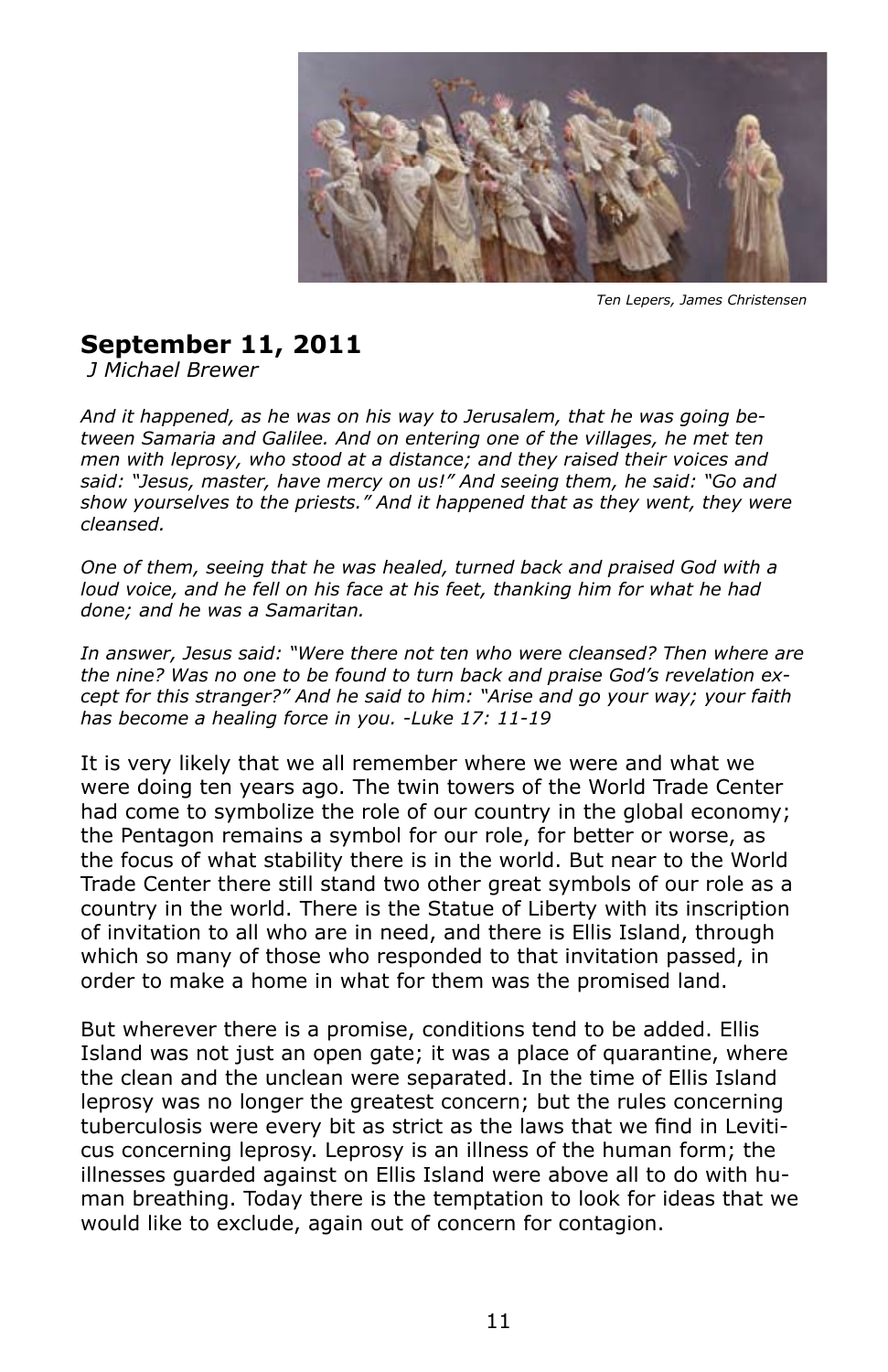In fact we may also realize that we are all immigrants or the descendants of immigrants. Whether our ancestors arrived through Ellis Island, or before or since, we are all strangers in this land. We may have come searching for a promised land; we may have been forcibly settled in this land as convicts or slaves; even those who were here long before the explorers came as homeless people seeking a new beginning.

A new beginning can occur at any moment, brought about by an illness, a personal or world catastrophe such as that of ten years ago, or a freely taken decision. Every new beginning arises from a cleansing that can, if we will become a healing. And where there is possibility for healing, there is also the possibility to turn and recognize our Healer, to thank and bless Him.

## **D.C. Youth Group Goes to Europe**

*Patrick Kennedy*

This past June a group of 18 teenagers, two priests and two young adult staffers attempted a traveling youth conference that began in

Vienna, Austria and ended in Rome, Italy. Our goal was to expand our horizons, to meet a Christian Community in Europe and to come face to face with our spiritual and religious history over the past 2000 years. From an ancient temple to Isis in Bologna to St. Peter's cathedral in



Rome; from the Pantheon to the temple of Vesta in the Roman Forum, we wanted to explore the roots of our spiritual history and witness the ruins of ancient, pre-christian civilization and the rize of Christianity.

This culminated with a visit to the Vatican where we saw Raphael's Transfiguration, The School of Athens and The Dispute of the Sacrament, Michaelangelo's Sistine Chapel and Last Judgement and in St. Peter's, the incomparable Pieta. Interspersed, of course, with Gelato, cooking Italian Food together and performing our fifth and best performance of the play, Everyman, in Vienna. Abigal Dancey and Emma Heirman worked creatively with Revs. Jonah Evans and Patrick Kennedy to pull off an unforgettable trip.

For more photos, go to our youth website: www.ccyouth.homestead. com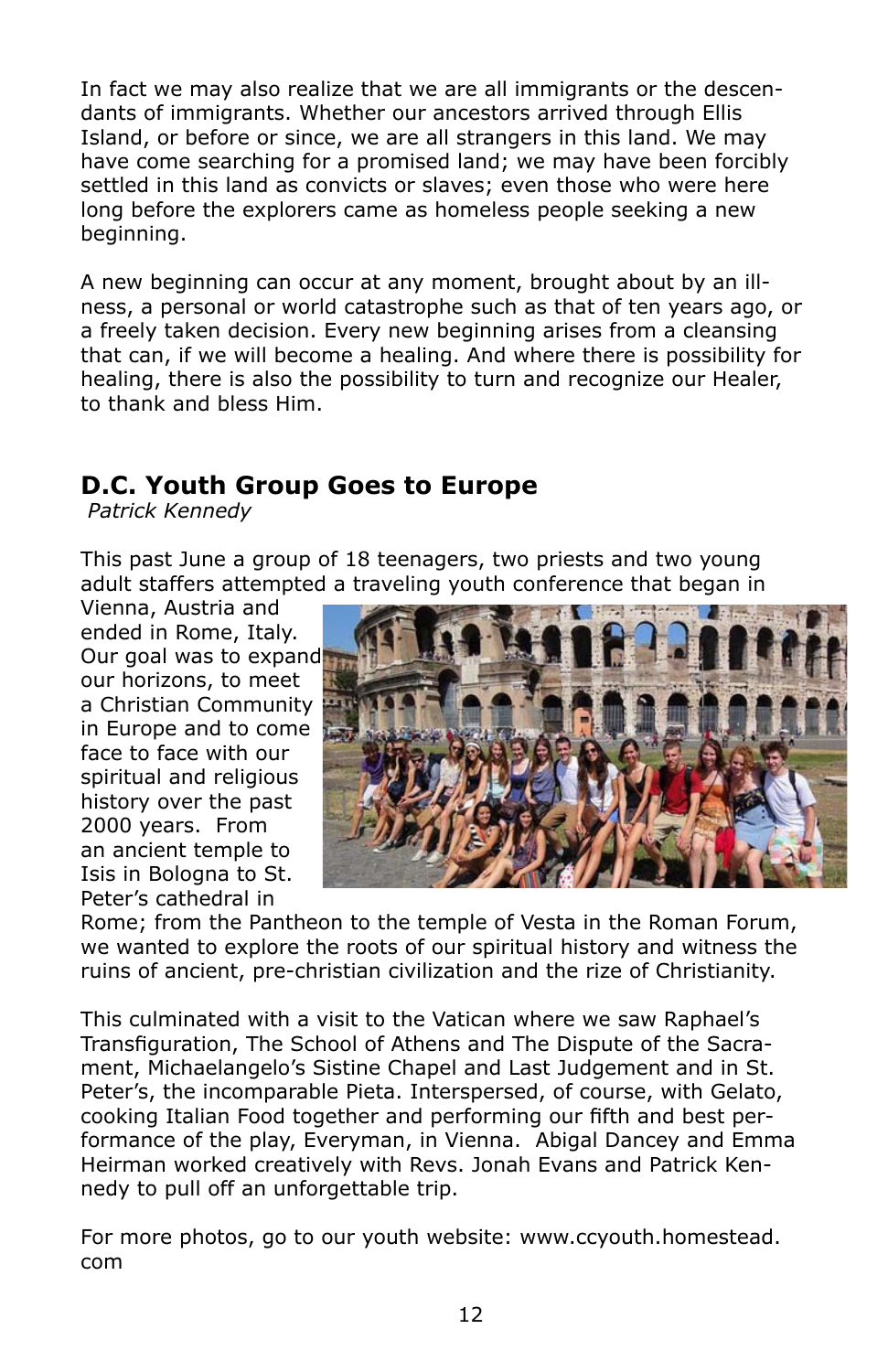## **Another Magical Year at the Christian Community Camp 2011!**

*Rev. Carol Kelly & Rev. Marcus Knausenberger*



Somehow the proximity to the Susquehanna River causes all sorts of unusual weather patterns; the most common one being a day of sunshine, which breaks out in minutes into a full-blown thunderstorm, (just as we are about to take the canoes out) and then a peaceful calm for the rest of the evening, then another full blown thunder storm as we are trying to get the campers to go to sleep!

Such was the weather for much of Camp this year - even on the last day of camp when our focus was on the final bonfire! The wood for the bonfire had been stacked and piled high into teepee form for days already. The pathway leading to it was crowned with an arch and lit magically with paper lanterns flanking either side of the path. On our final evening we walked out onto to the wet grass in front of the dining and assembly hall and watched wide-eyed, as the oldest boys and girls lit sky lanterns and sent them up towards the circling stars. Sighs and exclamations could be heard in the crowd and the lovely lanterns sailed high up over the trees. Then we began the long walk to the clearing in the woods where the last fire was to be lit. We sang, the oldest boys and girls lit the fire, we sang and sang and sang and waited. The wood was still soggy from the many rains! Would it ever ignite? We had never seen it fail before! We sang some more. We were getting cold, wet and shivery. We needed some warmth and light! At last, after much coaxing, it took hold and we were saved! "Rise up oh flame, by thy light's glowing, show to us beauty, vision and joy!"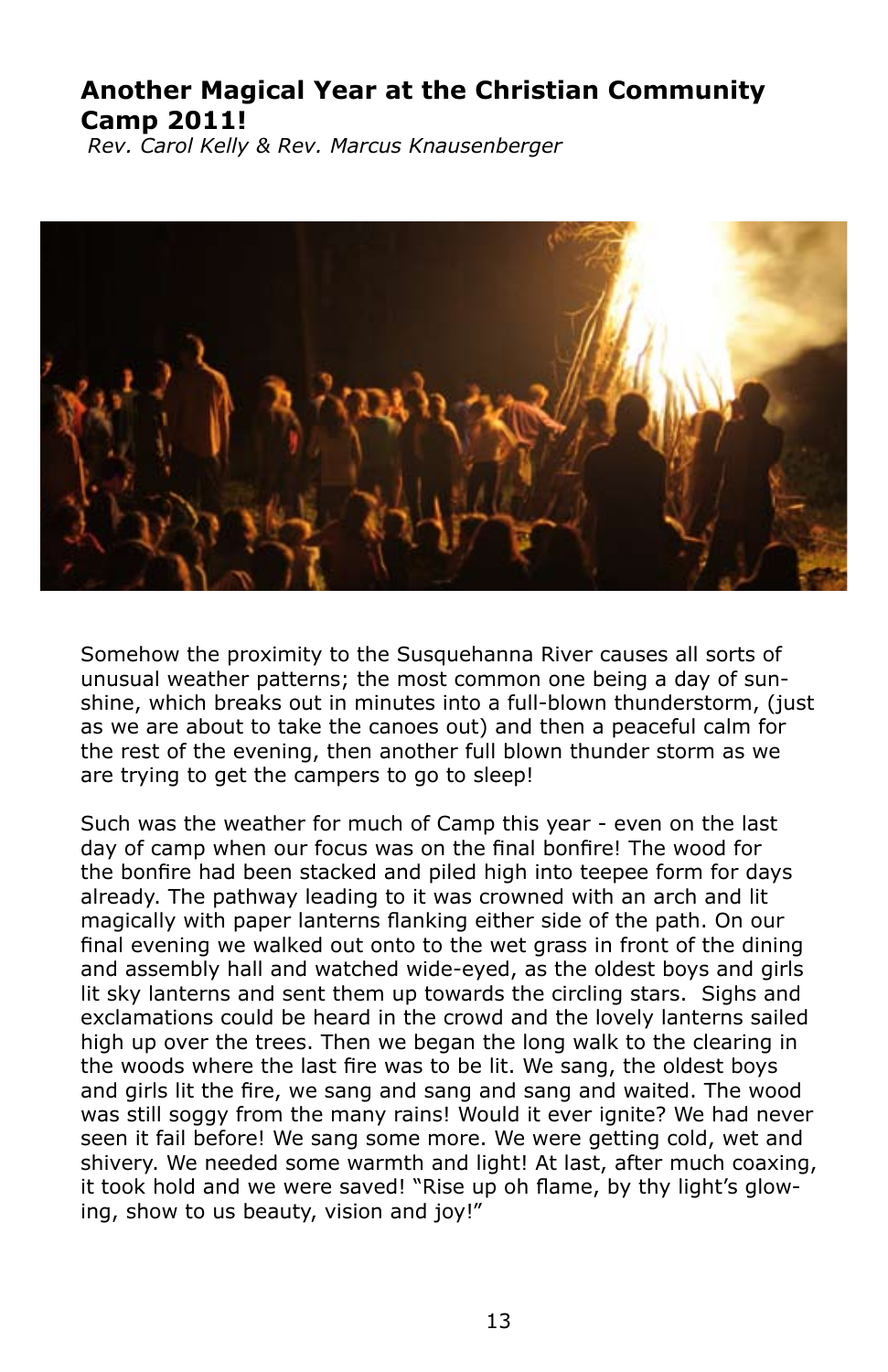Working and playing are all rolled into one at Christian Community camp. We heard the story of "Modoc" the elephant who survived many amazing trials, and of "The Magician's Nephew" who had a significant



role to play in the creation of Narnia. We made moccasins, cloth bags, bracelets, boomerangs, bull-roarers and boxes. We paddled up and down the Susquehanna River, went swimming, delighted the gnomes with their very own quinoa garden and gnome farm stand, chalet, flying fox and hammock. We made pizza from scratch, chocolate chips, burritos and pancakes. We cleaned up, woke up, spoke up and soaked up the sun.

There were groups such as "no-see-ums", "invisible stumps" "invisible air guitarists", "storm spirits" and "handsome dancing phantoms." They were all a part of our theme this year, which was "the invisible."

Air and wind, gravity and levity, light and laziness, energy, hunger, weight and balance: These invisible elements weave into our lives every day. Sometimes they go by completely unnoticed but we all experience them whether we are aware of it or not. At camp there is

one other invisible element which weaves us all together, making us one "family", bringing us closer to community, closer to life, closer to the Divine in us.



May ever more children and young people be a part of this great tapestry!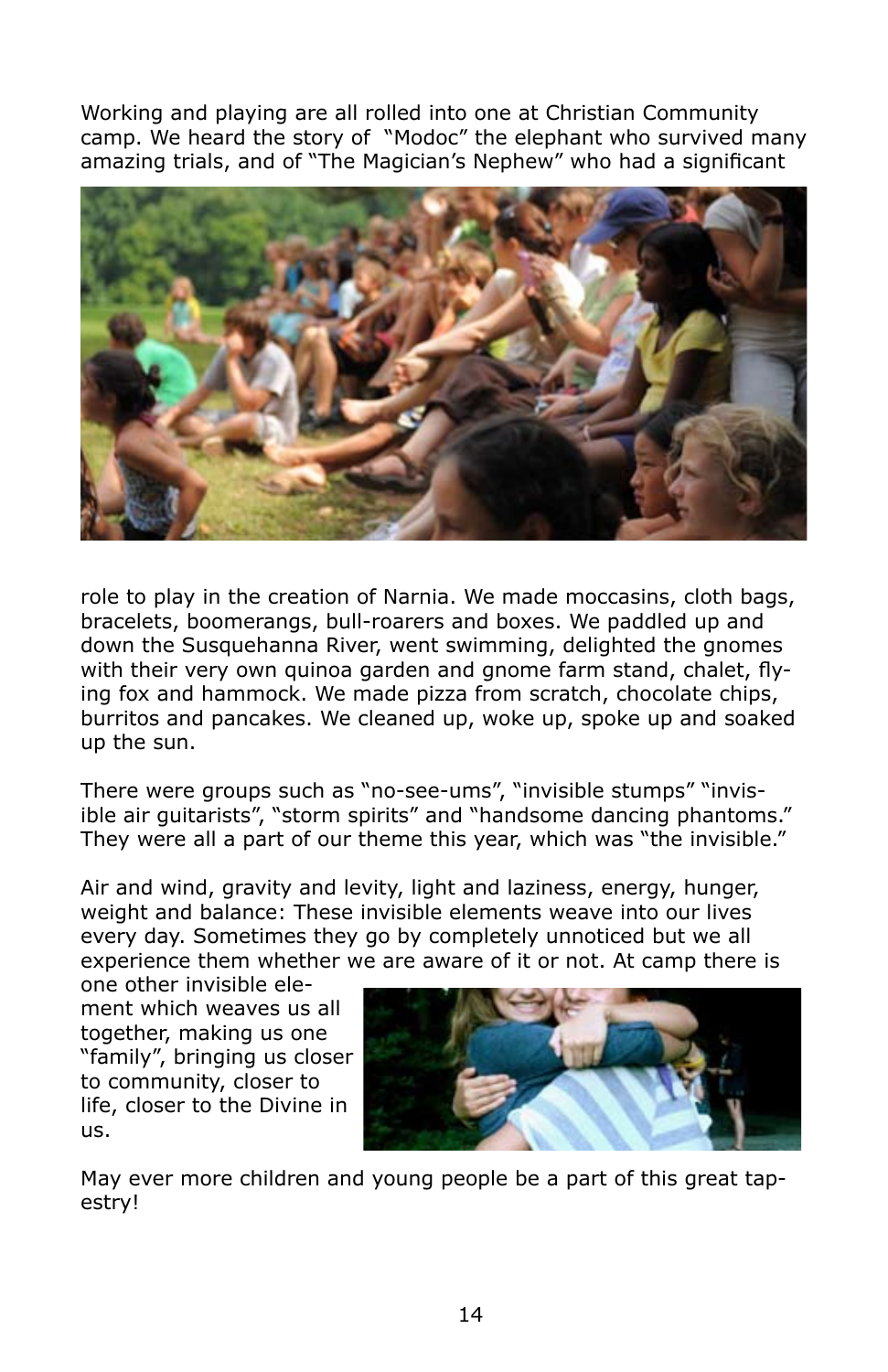#### **THE CHRISTIAN COMMUNITIES IN NORTH AMERICA**

Boston, MA 366 Washington St. Brookline, MA 02146 Rev. Julia Polter 617-522-2972, Greenfield, NH Margaret Chambers 603-654-5708 Freeport, ME Pat Chanterelle 207-846-0587 Chicago, IL 2135 West Wilson Ave. Chicago, IL 60625 Rev. Richard Dancey 773-506-0963 East Troy, WI Kaye Mehre 414-393-1185 Minneapolis, MN Louise Ludford 952 238 0603 Viroqua, WI Paul Newton 608-637-8031 Denver, CO 2180 So. Madison St. Denver, CO 80210 Rev. James Hindes 303-282-6424, cell if urgent: 303-981-8774 jhindes@earthlink.net Santa Fe, NM Bill McCormick, 505-424-6987 Albuquerque, NM Sally Rutledge, 505-883-4815 Detroit, MI 1320 Camden Ave. Ferndale, MI 48220 Rev. Michael Brewer 248-629-4961, jmichaelbrewer@gmail.com Rev. Robert Patterson, retired, 248 543-2032 London, ONT Herb/Agnes Schneeberg 519-641-2431 Ann Arbor, MI Quentin McMullen 734-761-8080 Los Angeles, CA 11030 La Maida St. North Hollywood, CA 91601 Rev. Cynthia Hindes 818-893-0668, chindes@yakmilk.com San Diego, CA Anne Peterson 760-822-6338 New York, NY 309 W. 74th St. New York, NY. 10023 Erk Ludwig 212-877-3577, erkludwig@earthlink.net Philadelphia, PA, also Kimberton Hills, PA 212 Old Lancaster Rd. Devon, PA 19333 Rev. Marcus Knausenberger, 610-687-8206, 610-710-9294 (cell), marcus.knausenberger@gmail.com Rev. Nora Minassian 240-381-8557, noraminassian@yahoo.com Rev. Franziska Steinrueck, retired 610-917-0866 (+ fax) Sacramento, CA 3506 Eisenhower Dr. Sacramento, CA 95826 Sanford Miller 916-965-9111, sanfordmiller@sbcglobal.net Rev. Richard Lewis, retired. Eugene, OR Marie-Christine Lhomond 541-687-8211 Portland OR Sandra Burch 503-353-1818